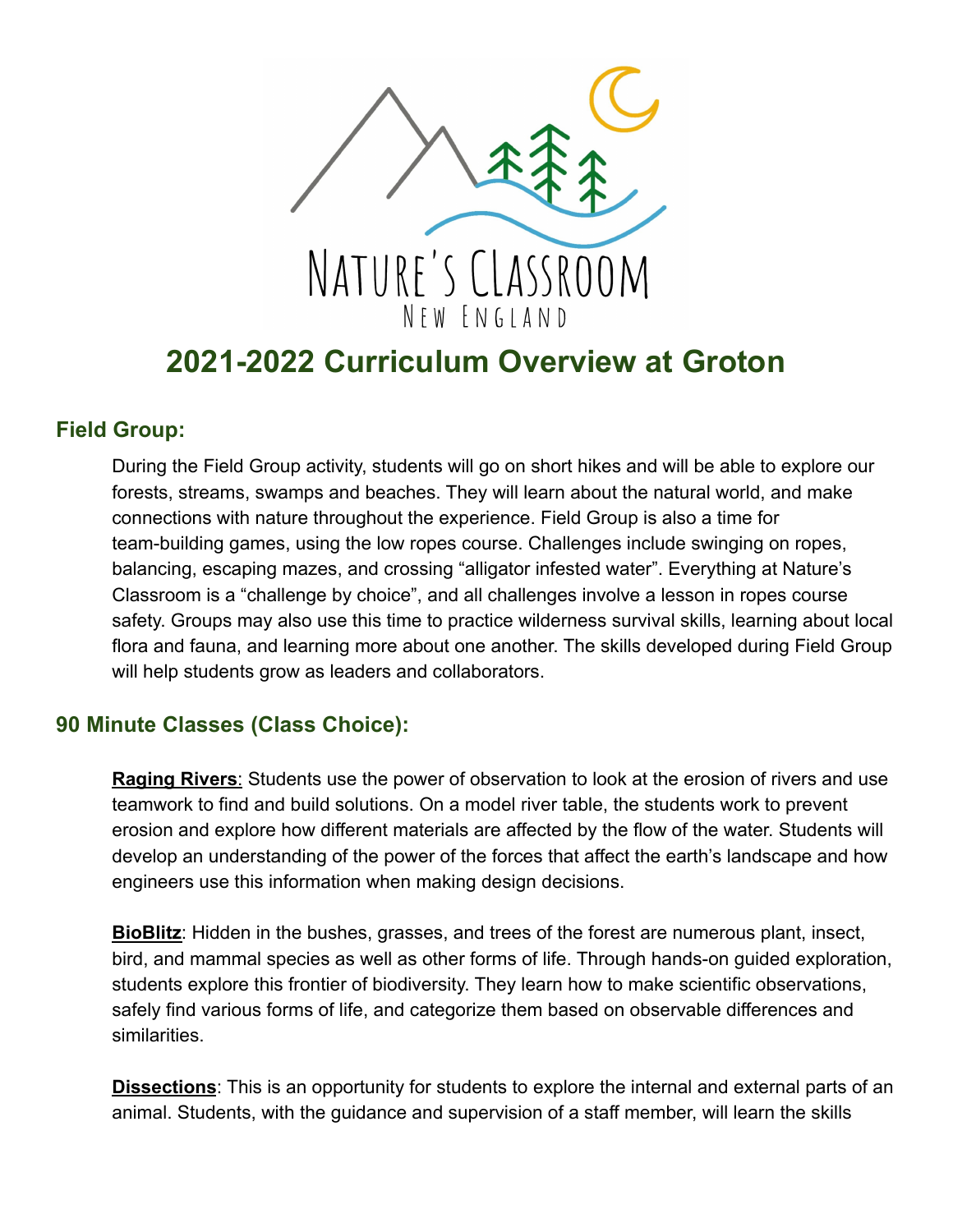needed to successfully dissect an animal. Students will discuss how the different parts help the animal function and make comparisons to the anatomy of the human body.

**Animal Tracking**: What species of mammals and birds live in and around our site? What evidence can we find that they live here even if we don't see them? During this lesson, students will explore characteristic animal behaviors and collect, analyze, and interpret data in the field to explore how resource availability impacts animal populations.

**Foraging**: A great class to explore the senses. What plants can we eat? What plants are dangerous to humans? Students will learn to use field guides as tools for identifying wildlife. Some wild edible/medicinal plants that they might encounter include: wintergreen (leaves and berries), indian cucumber, wood sorrel, blueberries, black birch, sassafras, chamomile, common plantain, partridge berries, and hemlock( young green). There might even be an opportunity to make wild teas at the end of this class!

**Forestry:** What does a forester do? Students will become New England foresters during this class. They will learn how to discover tree age, create forest plots, test soil, and identify the trees of the northeast.

**Wood Furniture**: It's time to use your lashing skills. Using sticks and logs found in the woods and 5-10 ft long pieces of rope, students will have the opportunity to create wood furniture. The goal of the class should be to create a structure that can hold human weight. Students will learn lashing techniques from their instructor, and then split into groups of 3 or 4. At the end, the class can take a tour of all the structures (chairs, benches, hammocks, tables).

**Field Journaling**: Field journaling is a great time for students to get closer to plants, animal signs, and rocks and minerals. The class will start with exploring published field guides/ journals. Different drawing and writing exercises include, a "zoomed in" and the "zoomed out" drawing of a plant and its environment, a detailed drawing of a leaf and then it's identification, and a landscape drawing. This class is a perfect time for quiet time and reflection.

**Orienteering**: This activity will take students through the steps of using a map and compass to complete navigational tasks and games. Students will come away with an understanding of how to use maps and a compass separately and in tandem.

**Wood Carving:** Safety first with this class! Students will get to learn carving skills and safety. By the end of the class they will have a butter spreader or spoon that they can take home with them.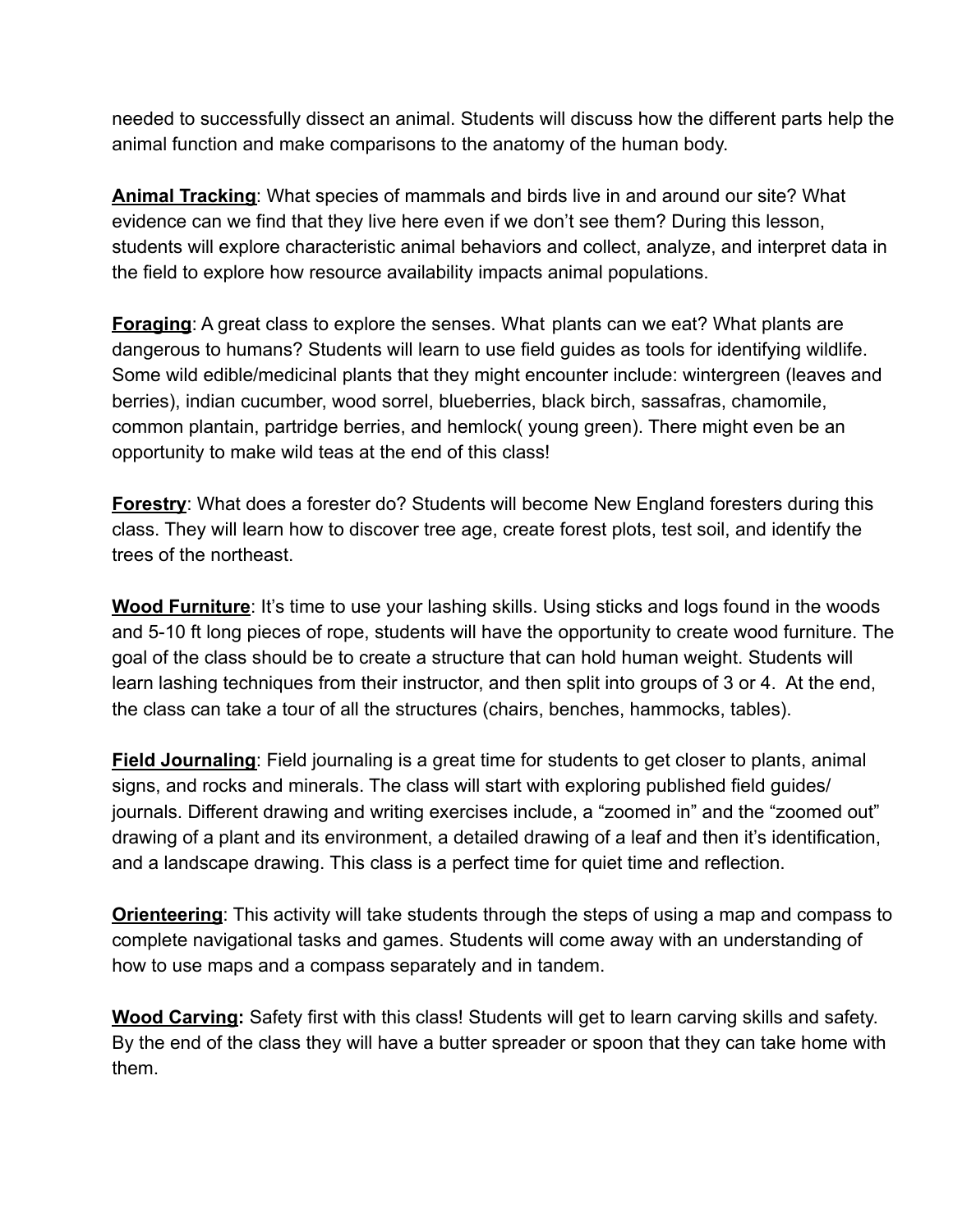**Wilderness Survival:** What would you do if you found yourself in a survival situation? In this class students will learn how to make matchless fires and build debris shelters. All with natural materials, they'll see that it isn't as easy as it lo

**Outdoor Cooking:** Put your Pioneer apron on for outdoor cooking! Students will build a cooking fire, and use basic (Pioneer age) cooking tools to make an early American staple food called Johnny Cakes (cornmeal pancakes), and other delicious treats.

**Aquatic Ecology**: Can the lake/pond/river sustain life? In this lesson students will work together to determine the water quality of the local body of water, and see if it's healthy enough for organisms to live and thrive. They will search for macroinvertebrates in the water and safely catch and observe them. Students will be searching for evidence of life and testing the pH and Dissolved Oxygen levels.

**DaVinci Bridge**: You won't need nails or glue to keep this bridge together. Leonardo DaVinci invented a wooden bridge that was held together by gravity and friction. Students will build a large walkable bridge in this physics and engineering class.

**Endangered Egg Babies:** What is an endangered species and what is causing them to be endangered? In this class, we will discuss human impact on the environment through a series of games that represent all of the obstacles these species are facing. The students will have the important task of protecting their own endangered egg baby!

**Camouflage:** Students will learn about different types of animal camouflage through nature exploration and fun games!

**Nature Art:** Calling all nature artists! Let's get to know nature in a different kind of way. Students will learn about famous nature artists like Andy Goldsworthy, and then create their own art pieces using only natural materials.

**Beaver Fever:** The students will learn about one of the most hardworking animals in the forest:the beaver! We'll discuss beaver adaptations that make them true survivors, their habitat, predators, how they're similar to humans in many ways and even visit beaver lodges on property. The students will have a chance to take part in The Beaver Challenge, where they will see if they can hack it as a beaver collecting wood for their lodge. There's a lot that people who don't know about these crafty creatures!

**Build a Civilization:** What would the world be like if it were run by Nature's Classroom students? In this class, students will work in teams of two or three to run things the way *they* want. The NC staff will act more as a game manager, ready with all the mechanics and goals needed to keep things running smoothly, but the direction our mini-civilizations head is totally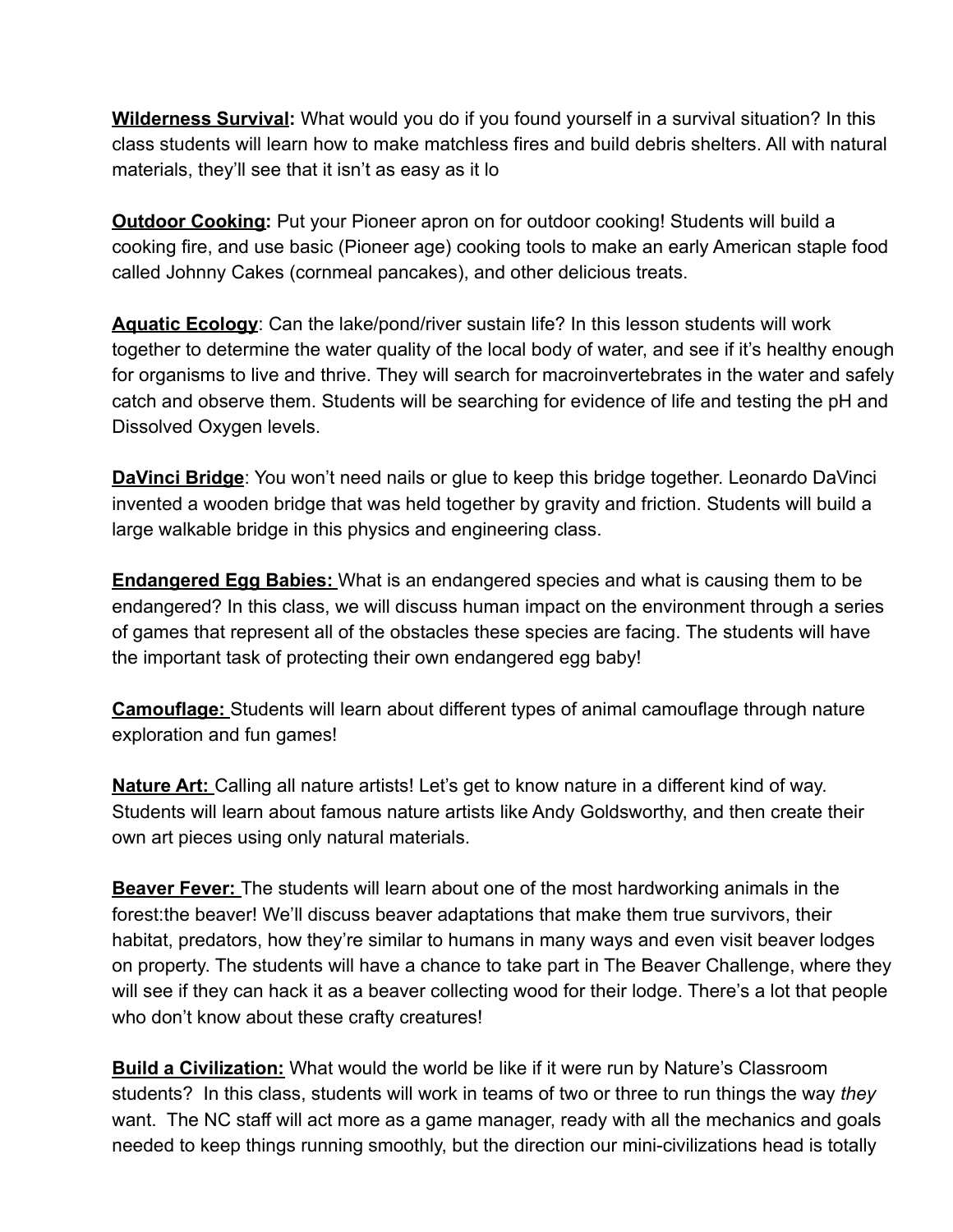up to the kids! Using only what's in the woods as resources, they'll have to find answers to big questions: How will they feed their population? Will they have enough water? What is the ultimate goal that a civilization is trying to achieve anyway? What happens when all the metal ore everyone is looking for (pinecones) is entirely inside one civilization's borders? Let's find out...

**Back to Basics:** What is cutting edge today will soon seem quaint and old-fashioned. In B2B we're going to rewind technology back to how it was before the industrial age. Students will have the opportunity to try a mix of primitive, pioneer and ancient technologies. In the end, they'll be left with a greater appreciation for the convenience of modern life as well as a deeper understanding of humanity's drive for perpetual progress that got us here. Where we're heading next is the big question they'll be left to answer on their own...

## **All Day Hike (9am - 4pm):**

Our all day hike focuses on hiking, exploration, team building, and wilderness survival. This experience is a great time for a field group to bond. It's an opportunity to complete a longer and more challenging hike/ adventure, and a great time to explore some longer trails. They might even experience some elevation change!

## **Large Group Activities**:

#### **Predator vs Prey:**

A large group activity, where students move through an ecosystem by doing a large group simulation involving a tag game. They will learn about population dynamics, the relationships between predators and prey, the effects on a food web when one organism is removed, and the impact humans have on an ecosystem.

#### **Deer Survival:**

A great activity for smaller schools. How do deer survive against predators, pollution, weather, etc. This simulation involves a tag game where students will learn about deer populations, the effects on an ecosystem, and the impact humans have on an ecosystem.

## **Evening Programs:**

**Night Experience**: Students will have an opportunity to explore the outdoors after dark and discover that the natural world at night is something to be treasured, not feared. Through a series of experiments and activities, students will explore the sensory adaptations that allow them to adjust to the darkness.